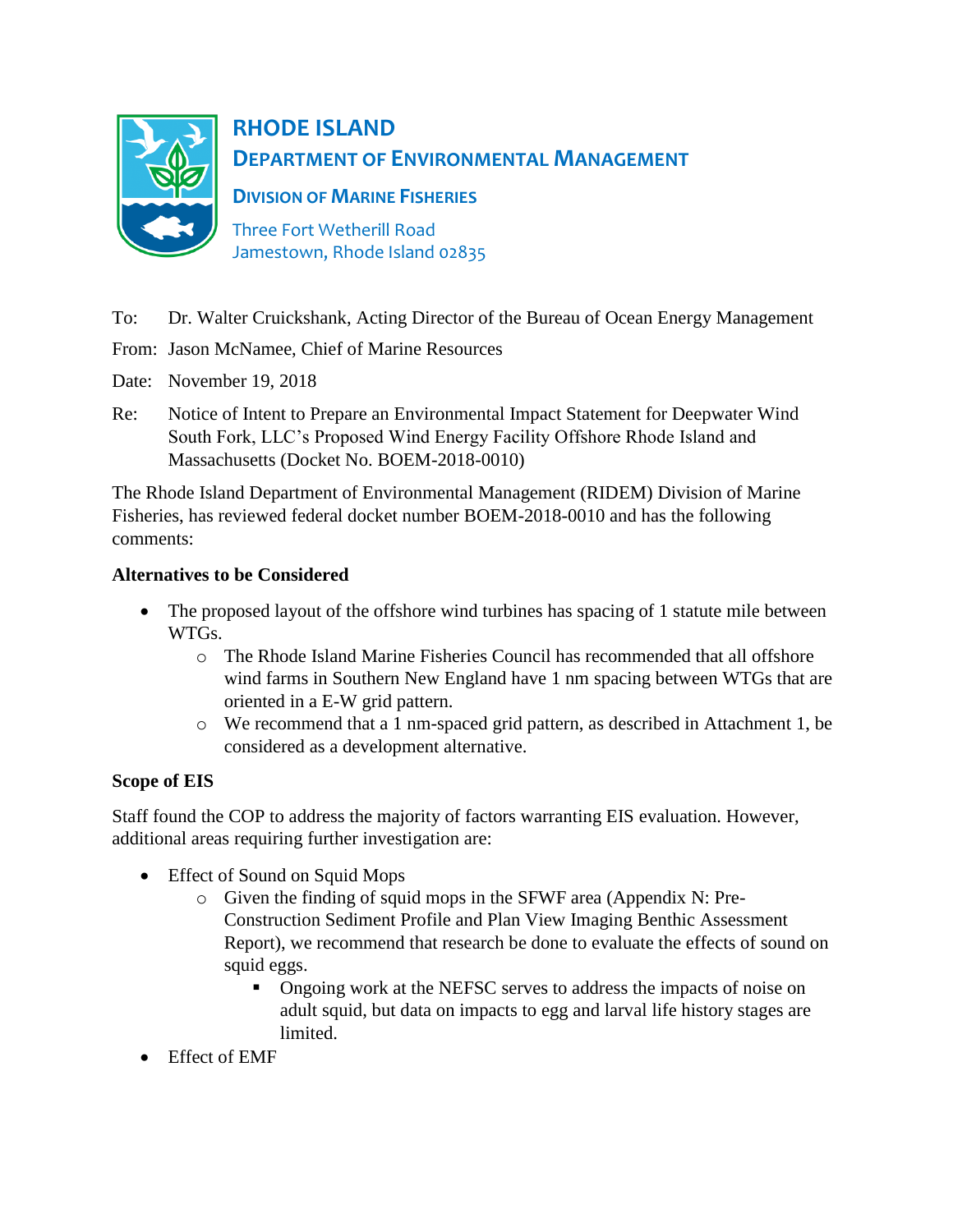- o Appendix P Section 2.5 Electromagnetic Field states, "It is generally believed that marine organisms do not sense the low frequency electric or magnetic fields at AC power transmission frequencies (i.e., 60 Hz)."
	- Staff note that the potential effect on certain species that are able to detect EMF produced by any SFEC alternating current cable, remain unknown at this time due to a lack of research.
		- Based on the existing literature (refer to Normandeau et al. 2011) for a comprehensive review), certain species will be able to detect different components of the EMF produced by the SFEC if a similar AC cable to the sea2shore cable (the BIWF AC transmission cable) is used. For example:
			- o Cetaceans are believed to detect the earth's magnetic fields at levels down to  $0.05 \mu T$  (equivalent to  $0.5 \text{ mG}$ ; Normandeau et al. 2011).
			- o Species of elasmobranchs like smooth dogfish and blue sharks are thought to be able to sense the electric fields at extremely low levels down to 5 nV/cm (equivalent to 5x10-8 mV/m; Kalmijn 1982; Heyer et al. 1981).
			- o Sea lamprey may able to detect electric fields at 1 mV/cm (equivalent to 0.01 mV/m; Bodznick and Preston 1983a).
			- o American eels can detect electric fields at 0.067 mV/cm (equivalent to 0.00067 mV/m; Rommel and McCleave 1973b).
			- o Atlantic salmon can detect electric fields at 0.6 mV/cm, or 0.0006 mV/m (Rommel and McCleave 1973).
	- Additionally, research has indicated that certain species of crustaceans and elasmobranchs may be susceptible to behavioral change in close proximity to EMF-emitting cables (Hutchison et al. 2018).
		- American lobster (*Homarus americanus*) demonstrated a statistically significant, subtle change in behavior and little skate (*Leucoraja erinacea*) exhibited a strong behavioral response when exposed to the EMF of an HVDC cable.
		- While no physical barrier was created by the HVDC cable for either species, questions of how behavioral changes affect species fitness should be addressed (e.g., do lobsters "wide turns" result in increased energy expenditure?).
	- Therefore, while impacts of EMF on marine species are likely to be minimal, these effects need to be studied in more detail and addressed within the EIS.
- Commercial Fishing Exposure
	- o Appendix Y Commercial and Recreational Fisheries Technical Report addresses a variety of fisheries (by FMP, gear used, and port landed in) exposed by the SFWF and SFEC. While these data are valuable to understanding the commercial fishing activity within the SFWF WDA based on location reporting in Vessel Trip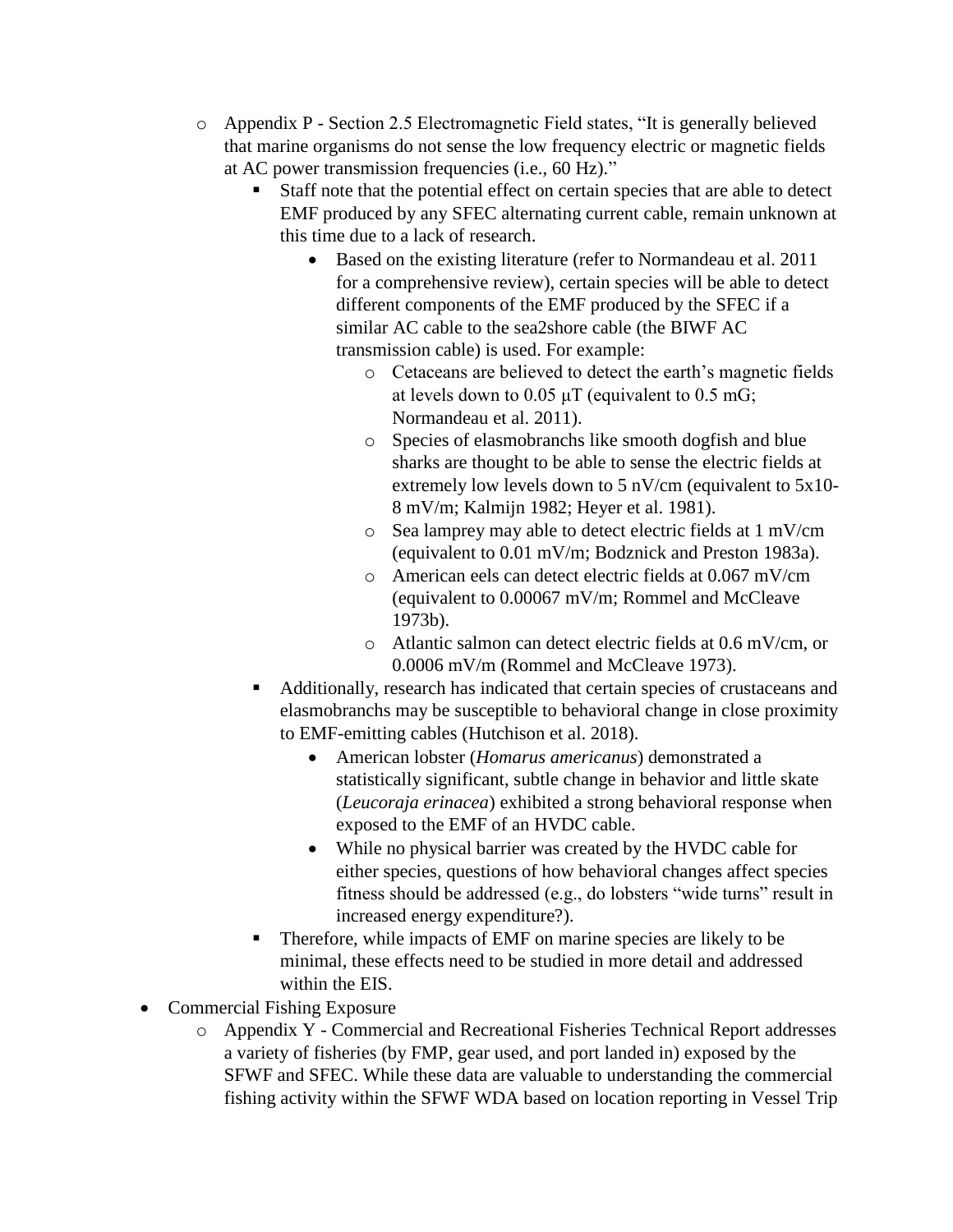Reports, we recommend that BOEM consider conducting site specific analysis of VMS data for more recent years (i.e. 2016-2018).

- **•** There is high interannual variability in some of these fisheries in terms of where species are active and therefore where fishing activity occurs. In addition, many species' centroids are shifting geographically in response to changing ocean conditions. Consequently, more recent data are necessary to understand the true fisheries exposure and use of VMS data for applicable fisheries will ensure higher location accuracy.
- o Appendix Y also describes the challenges associated with using MRIP data to assign estimated angler effort to the SFWF WDA or SFEC.
	- The COP describes that the MRIP data must be considered in conjunction with stakeholder input. However, no synthesis of MRIP and stakeholder data is presented. We recommend that the EIS contain this synthesis.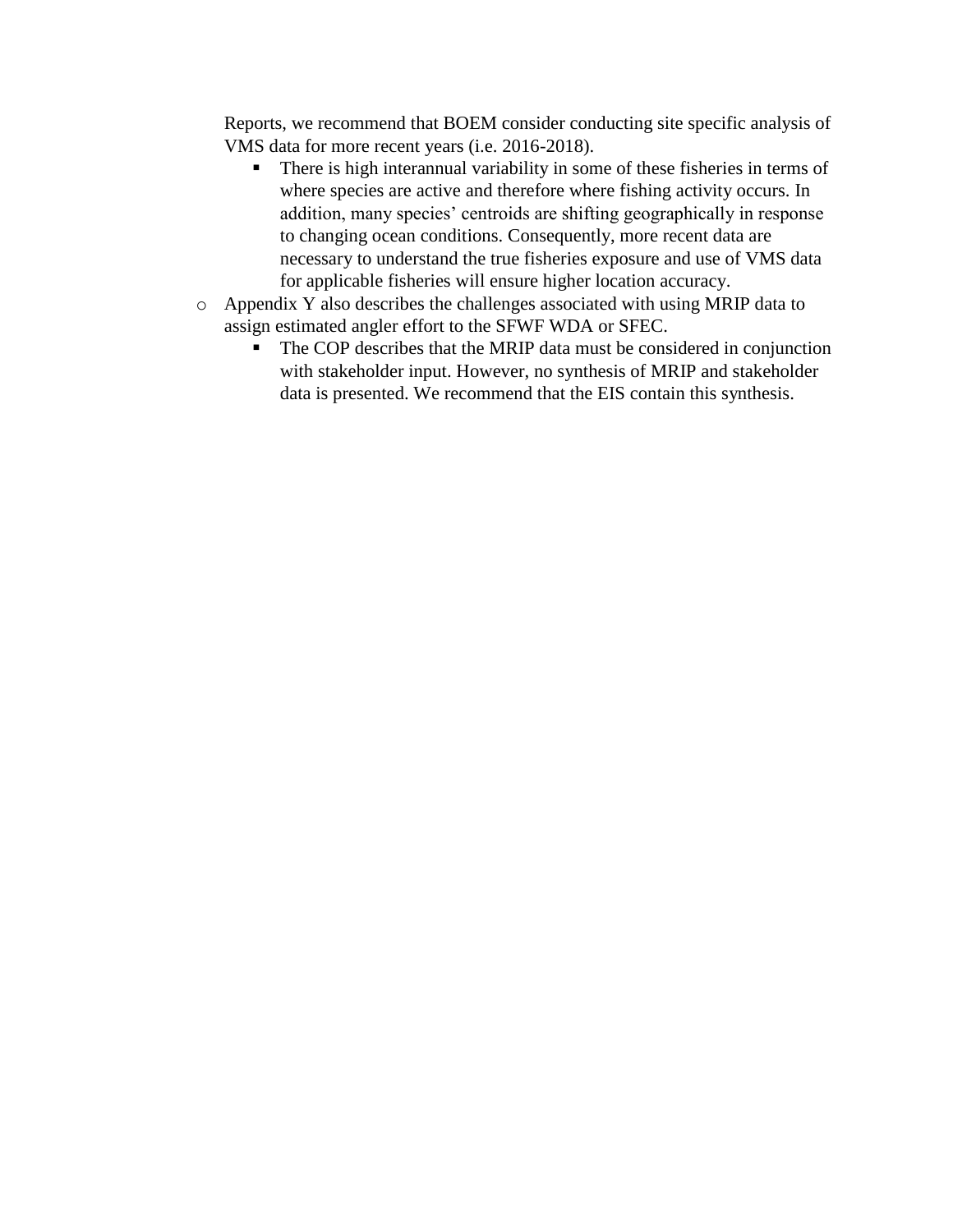## **Literature Cited**

- Bodznick, D. and D. G. Preston. 1983. Physiological characterization of electroreceptors in the lampreys Ichthyomyzon unicuspis and Petromyzon marinus. Journal of Comparative Physiology 152:209-217.
- Heyer, G. W., M. C. Fields, R. D. Fields, and A. J. Kalmijn. 1981. Field experiments on electrically evoked feeding responses in the pelagic blue shark, Prionace glauca. Biological Bulletin 161:344-345.
- Hutchison, Z., Sigray, P., Halbo, H., Gill, A., King, J., and Gibson, C. 2018. Electromagnetic Field (EMF) Impacts on Elasmobranch (shark, rays, and skates) and American Lobster Movement and Migration from Direct Current Cables. BOEM OCS 2018-003
- Kalmijn, A.J. 1982. Electric and magnetic-field detection in elasmobranch fishes. Science 218:916-918.
- Normandeau, Exponent, T. Tricas, and A. Gill. 2011. Effects of EMFs from Undersea Power Cables on Elasmobranchs and Other Marine Species. U.S. Dept. of the Interior, Bureau of Ocean Energy Management, Regulation, and Enforcement, Pacific OCS Region, Camarillo, CA. OCS Study BOEMRE 2011-09
- Rommel, S. A. and J. D. McCleave. 1973a. Prediction of oceanic electric-fields in relation to fish migration. Journal Du Conseil 35:27-31.
- Rommel, S. A. and J. D. McCleave. 1973b. Sensitivity of American eels (Anguilla rostrata) and Atlantic salmon (Salmo salar) to weak electric and magnetic-fields. Journal of the Fisheries Research Board of Canada 30:657-663.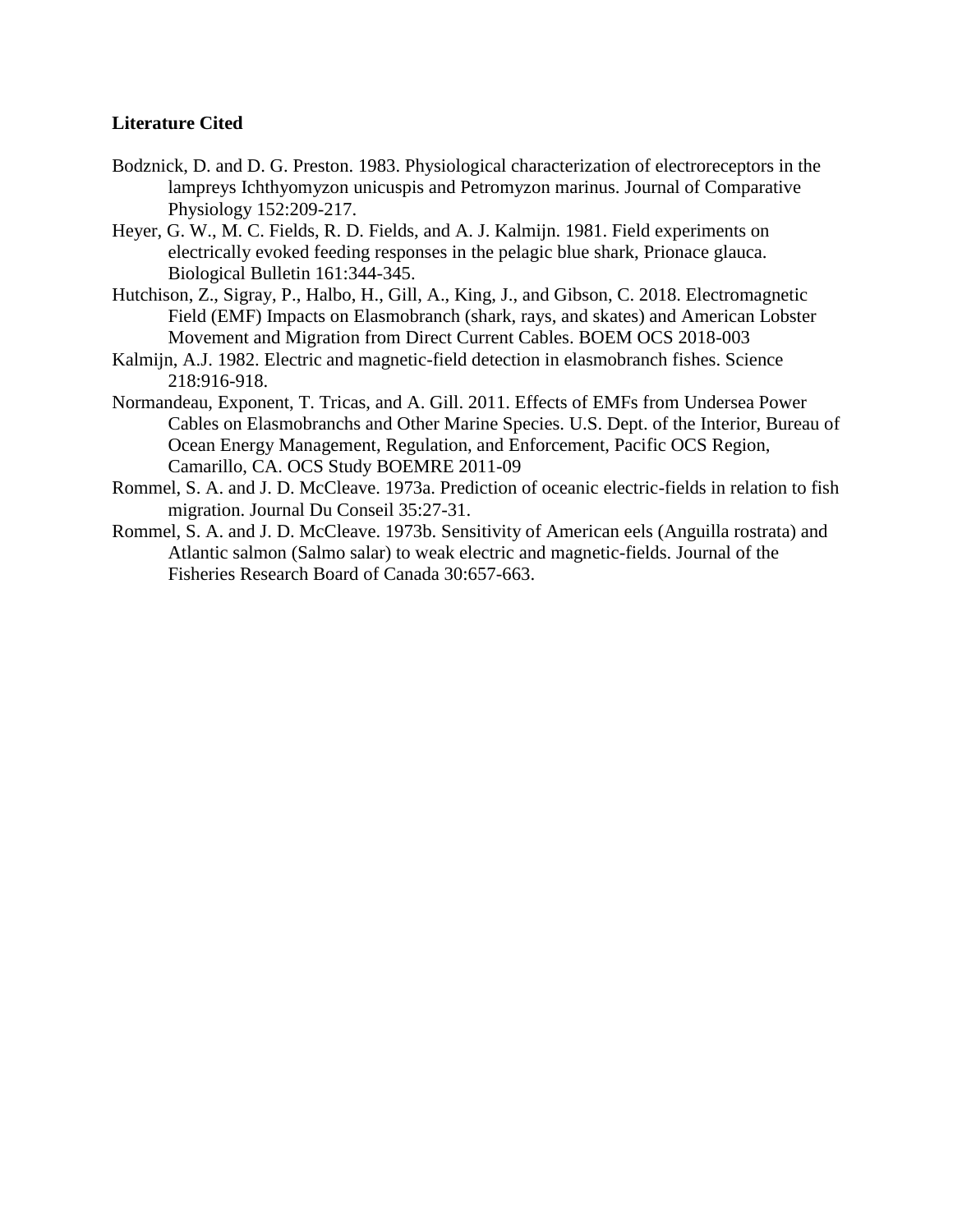## **Attachment 1: Letter from the Rhode Island Marine Fisheries Council**



**Robert Ballou** Chairman

**David Monti** Vice Chair

**Travis Barno** 

**Andrew Dangelo** 

**Jeff Grant** 

**Jason Jarvis** 

**Christopher Rein** 

Michael Rice, Ph.D.

Michael Roderick

# **Rhode Island Marine Fisheries Council**

3 Fort Wetherill Road Jamestown, Rhode Island 02835 (401) 423-1920 Fax: (401) 423-1925

October 12, 2018

Grover Fugate, Executive Director RI Coastal Resources Management Council Stedman Government Center Wakefield, RI 02879

Janet Coit, Director RI Department of Environmental Management 235 Promenade Street Providence, RI 02908

Dear Executive Director Fugate and Director Coit:

At the August 30, 2018 meeting of the Rhode Island Marine Fisheries Council, the Council received presentations on the nature and status of the offshore wind energy projects proposed for federal waters off southern New England by two developers, Deepwater Wind and Vineyard Wind. Following the presentations, members of the Council, as well as members of the public, posed questions and offered perspectives. Attached is a summary of that meeting.

At the next meeting of the Council, held on October 1, 2018, the Council discussed key issues raised at the August 30 meeting, with particular focus on potential impacts to marine fisheries. On the heels of that discussion, the Council unanimously adopted a recommendation which, in accordance with the Council's statutory authority, is offered in the form of advice to the CRMC and DEM. The Council requests that this advice be used for the purpose of developing comments on various aspects of offshore wind energy project proposals, undertaking federal consistency determinations, and exercising any other roles and responsibilities applicable to such projects and their impacts on Rhode Island's marine fisheries interests.

The recommendation adopted by the Council is as follows:

Recommend to the Director of DEM and CRMC that all wind power leases off southern New England be required to have turbines set in an east-west pattern with 1 nm of spacing to minimize the negative impacts on historical fishing activities, and further require that all structures are removed after the lease termination to restore fishing access to the entire area.

Thank you for your willingness to consider and to the extent possible act on this advice from the Council.

Sincerely.

NAIS Solly

Robert Ballou Chair

cc:

Members, RI Marine Fisheries Council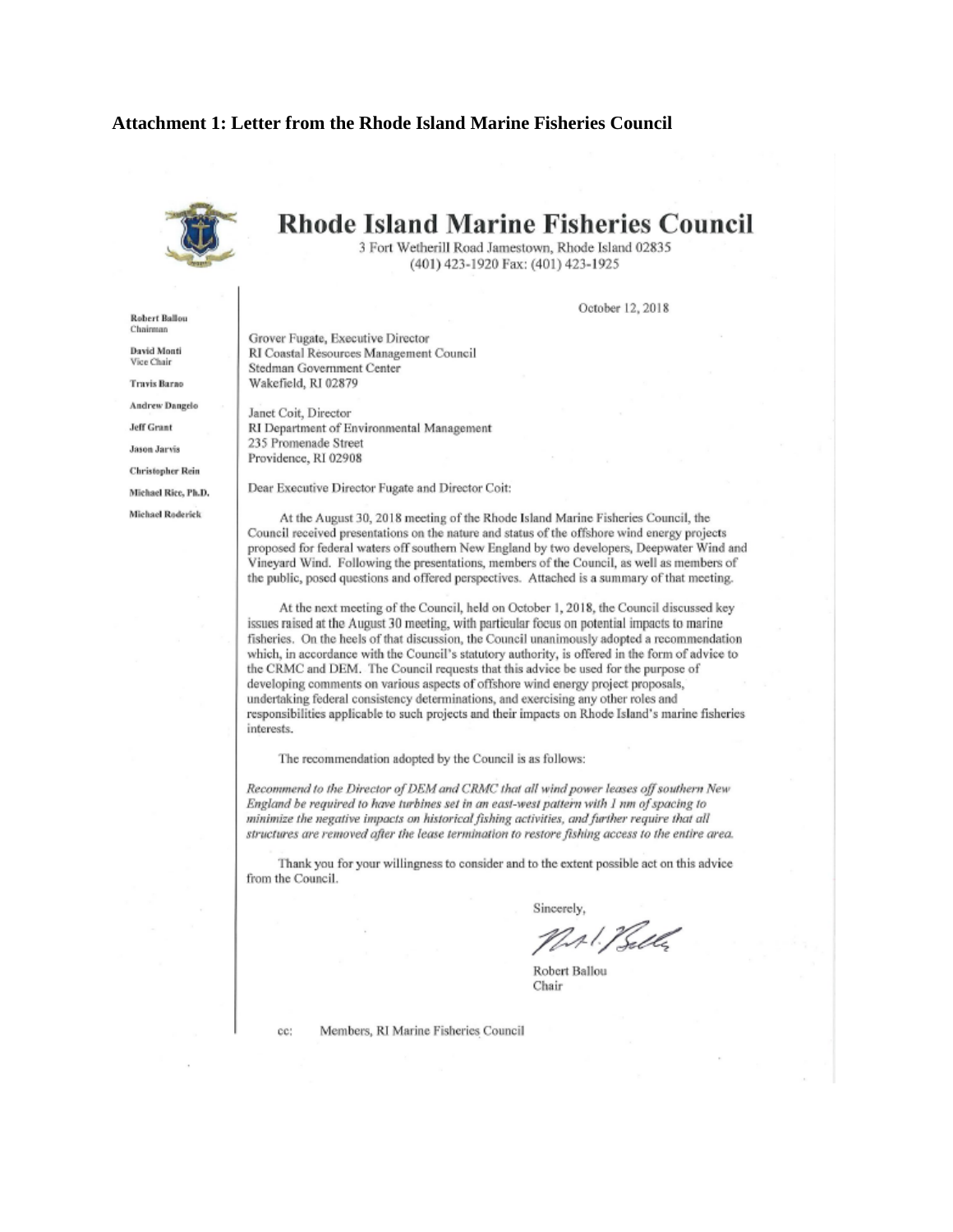

# **Rhode Island Marine Fisheries Council**

3 Fort Wetherill Road Jamestown, Rhode Island 02835 (401) 423-1920 Fax: (401) 423-1925

#### **MEETING SUMMARY** August 30, 2018

### Chairperson: B. Ballou (DEM)

RIMFC members present: D. Monti, J. Grant, A. Dangelo, T. Barao, C. Rein, J. Jarvis Division: J. McNamee, S. Olszewski, J. Livermore, J. Lake, P. Duhamel Public: Approximately 7-8 persons in attendance

### **MEETING SUMMARY** August 30, 2018

### Chairperson: B. Ballou (DEM)

RIMFC members present: D. Monti, J. Grant, A. Dangelo, T. Barao, C. Rein, J. Jarvis Division: J. McNamee, S. Olszewski, C. McManus, J. Livermore, J. Lake, P. Duhamel Public: Approximately 7-8 persons in attendance

1. Approval of the Agenda: The Chair, B. Ballou, noted that the meeting is meant to be informational only, with no formal recommendations votes or recommendations being sought at this time. He then inquired as to any modifications to the agenda or objections to adopting the agenda as modified; hearing none, the agenda was approved by consent.

#### 2. Presentation from Deepwater Wind regarding federal offshore wind

development: Eileen Kenny, Senior VP of Development, and John O'Keefe, Manager of Operations and Maintenance and Marine Affairs, were present from Deepwater Wind, with Mr. O'Keefe providing a powerpoint presentation. Following the presentation, the floor was opened to questions and comments from the Council and the public.

- B. Ballou inquired as to the number of turbines proposed for the Southfork project; Mr. O'Keefe replied that although the exact number has yet to be finalized, it is anticipated that the South Fork project will include 15 turbines, and the Revolution project will include about 50 turbines.
- A. Dangelo stated that he has been involved in the rod and reel research survey for ×, the Southfork project, and that the area is very good for cod fishing. He expressed concern that his involvement was during the winter, when the fish weren't there. He asked if the survey would be continued throughout the year, given that the fishing is known to be better in the fall and spring. Mr. O'Keefe stated that the survey he participated in is a cod spawning survey; it is a constant-level survey, and not meant

RIMFC Meeting Summary 8-30-2018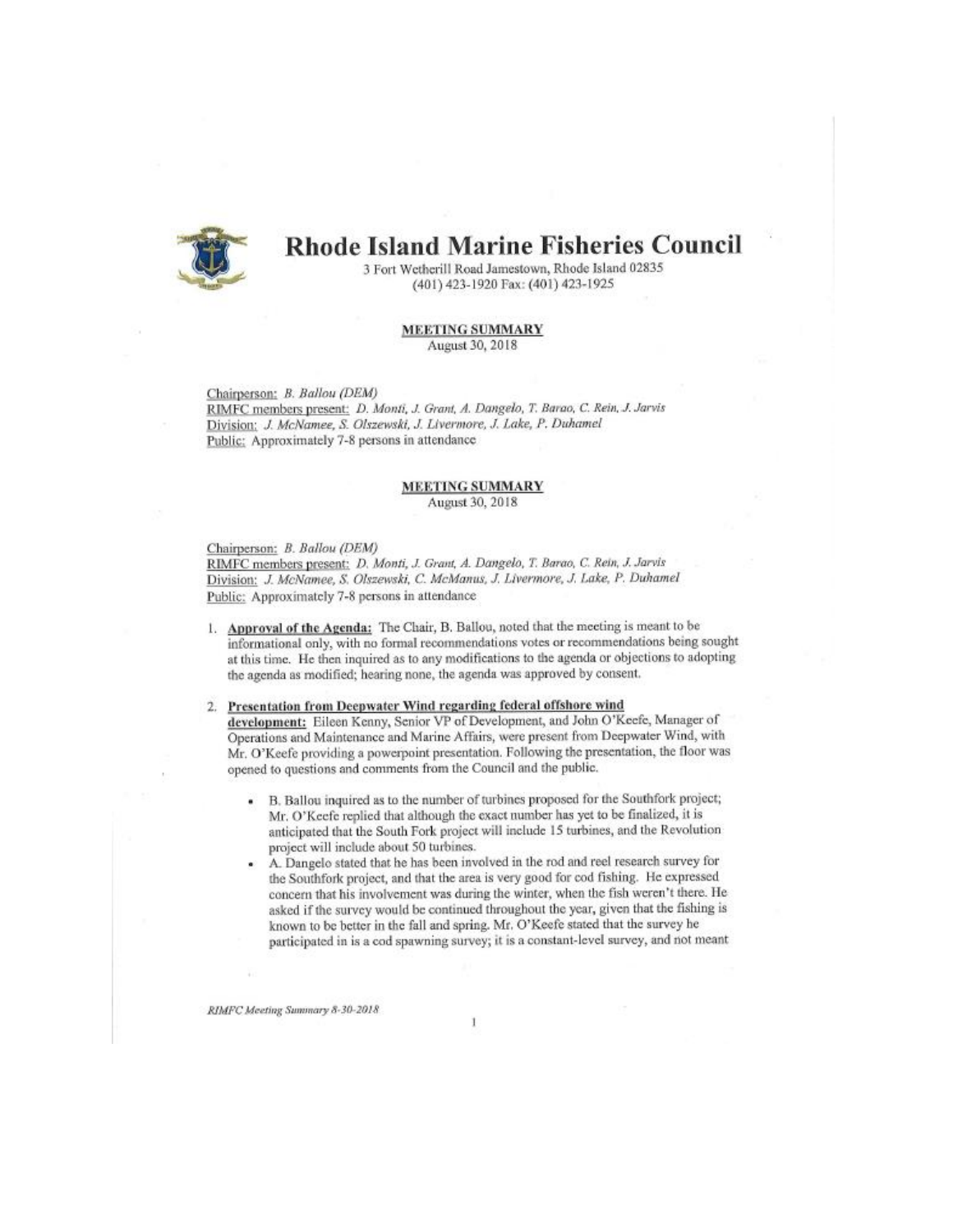to be part of the more comprehensive surveys that will be conducted for the 2-year pre-construction phase. Mr. O'Keefe stated that Mr. D'Angelo's recommendation -for year-round rod and reel surveys -- is the kind of input needed to help determine the collaborative research needed beginning in 2019.

- D. Monti stated that the RI Party and Charter Boat Assoc. and the RI Saltwater Anglers Assoc. also have concerns about the rod and reel surveys, in that more surveys should be conducted. He asked how these groups could participate in developing the research plan and the types of surveys needed. Mr. O'Keefe stated that he could set up meetings to determine what type of information is needed, and that the process of determining the details of the research plan is beginning now, so there is time to provide such input.
- J. Jarvis stated that he is aware of concern from fishermen due to the newness of offshore wind in this area, and that there hasn't been a lot of time for environmental impacts studies. He is concerned about what happens to invertebrates, squid and other forage species from the turbine vibrations, as many fishermen's livelihood rely on this area. Mr. O'Keefe stated that he is very sensitive to such matters. He offered that the Block Island windfarm has provided a great deal of information about impacts. He said it is difficult to use data from European windfarms due to variability of sites and age of technology used with older windfarms common in Europe. He stated that newer turbines will have more megawatts, use longer blades, and have greater distances between turbines, and that shorter distances between turbines is known to be a problem.
- J. Grant asked about the life expectancy of the turbines, and their fate operations were to cease in the future. Mr. O'Keefe stated that the foundations are expected to last 50 years, the turbines 20-25 years. He also stated that a bond would be in place to cover the costs of decommissioning.
- M. Rice asked about the lessons learned from the BI windfarm, namely, if there is any evidence of impacts. Mr. O'Keefe replied that there have been no negative impacts to date, based on 6 years of study.
- D. Monti asked about cumulative impacts from several windfarms together; and if studies would be developed to look at cumulative impacts as each new project begins operations. He emphasized that lessons should be learned along the way. Mr. O'Keefe stated that several studies are occurring, and that they are being conducted by many other entities besides DWW. Ms. Kenny offered that the RODEO program provided real time observations during construction, looking a variety of things including visual and acoustic impacts, scour testing, and sediment modelling. She stated that there is a great deal of information and data publicly available.
- D. Fox, Town Dock asked about the release date for the COP for the project. Mr. O'Keefe said that it is expected to be released for 30-day public comment in late September/early October 2018.
- J. McNamee referenced the regional science collaboration initiative that is aimed at coordinating scientific work on multiple projects throughout the region, and asked whether DWW plans to use the same monitoring designs as used for the BI project, or is DWW open to new ideas? He also asked whether state agencies would have an opportunity to review the scientific designs of any new studies that would be occurring in the wind energy areas, as was provided for the BI project. Mr. O'Keefe

RIMFC Meeting Summary 8-30-2018

 $\overline{2}$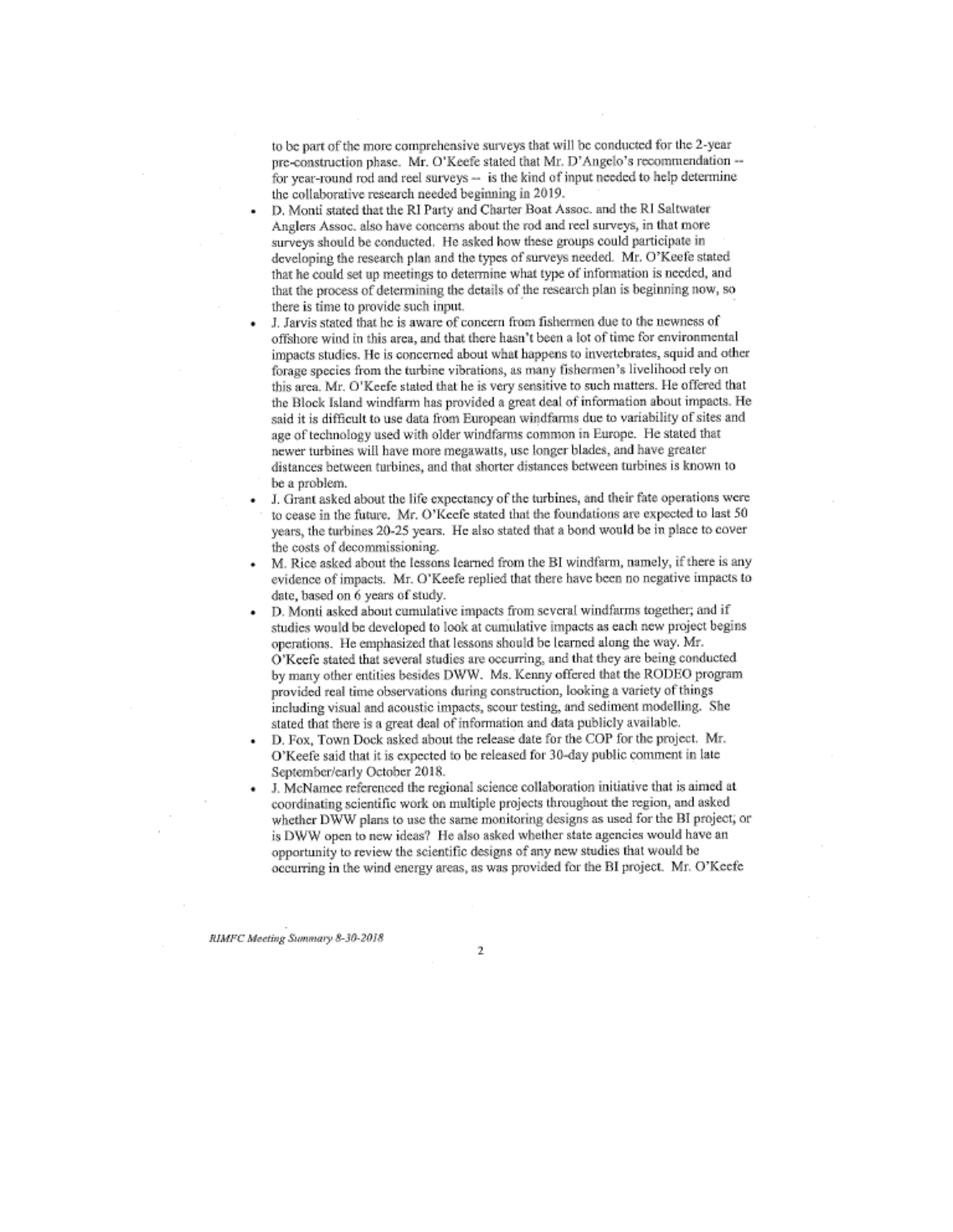responded that the designs of the scientific studies will build upon those utilized for the BI project, but will be tailored to meet new needs and priorities; the study designs will be vetted both publicly and through existing connections with state agencies as this approach proved successful during the Block Island project.

- A. MacKown, Northwest Atlantic Marine Alliance, asked whether the technology will affect the size of the transmission cables. Mr. O'Keefe responded that the size of the cable will not be affected by the turbine technology.
- B. Ballou sought confirmation that the proposed layout for the South Fork project is a N-S/E-W square grid, with 1-mile spacing. Mr. O'Keefe replied in the affirmative, and that the layout is based on input from fishermen based on ability to navigate and fish between turbines.
- J. Grant asked about fishing prohibitions in the lease area, to which Mr. O'Keefe  $\bullet$ replied that there are none, and that DWW has no authority to place restrictions.

## 3. Presentation from Vineyard Wind regarding federal offshore wind development: Christa Banks, Fisheries Liaison, was present from Vineyard Wind, joined by Erich

Stephens. Ms. Banks provided a powerpoint presentation. Following the presentation, the floor was opened to questions and comments from the Council and the public.

- . B. Ballou asked staff from CRMC to brief the Council on the status of the federal consistency determinations for both projects. J. Boyd from CRMC offered the following with respect to Vineyard Wind: application filed in April 2018, triggering 180-day window for review and determination; additional 2 months granted; thus, deadline is now December 6, 2018; hearing scheduled for November 27. The application was not required, because the project proposal is outside the OSAMP Area; VW submitted voluntarily. With regard to DWW: the COP was just filed; because the project is within the OSAMP Area, a federal consistency determination is required; the application for that is expected to be filed this fall, triggering a 180-day review period, during which a public hearing will be held.
- D. Monti expressed concern that the proposed spacing between the turbines is not even. Ms. Banks acknowledged the desirability of even spacing and a squared grid pattern, at least for some ocean users such as fishermen; but also noted that the area is subject to heavy vessel traffic, e.g., by scallopers, to/from port and their offshore fishing grounds, so accommodating their interest's conflicts with the interests of others.
- D. Monti also asked about the status of the research plan. Ms. Banks responded that the plan is currently being formulated via SMAST-hosted workshops. The goal is to establish and adopt regionally consistent research protocols. She also noted that BOEM has a number of ongoing research projects, including some that are assessing EMF effects. D. Monti expressed concern that he saw no input from recreational fishermen in developing the research plan or a specific protocol regarding what studies are needed; and that an industry standard regarding types of studies needed is necessary for all windfarm development proposals. E. Stephens from VW noted that the workshops are aimed at starting the planning process and that input from recreational fishermen will be part of the process. he also noted that a video trawl survey is being currently underway.

RIMFC Meeting Summary 8-30-2018